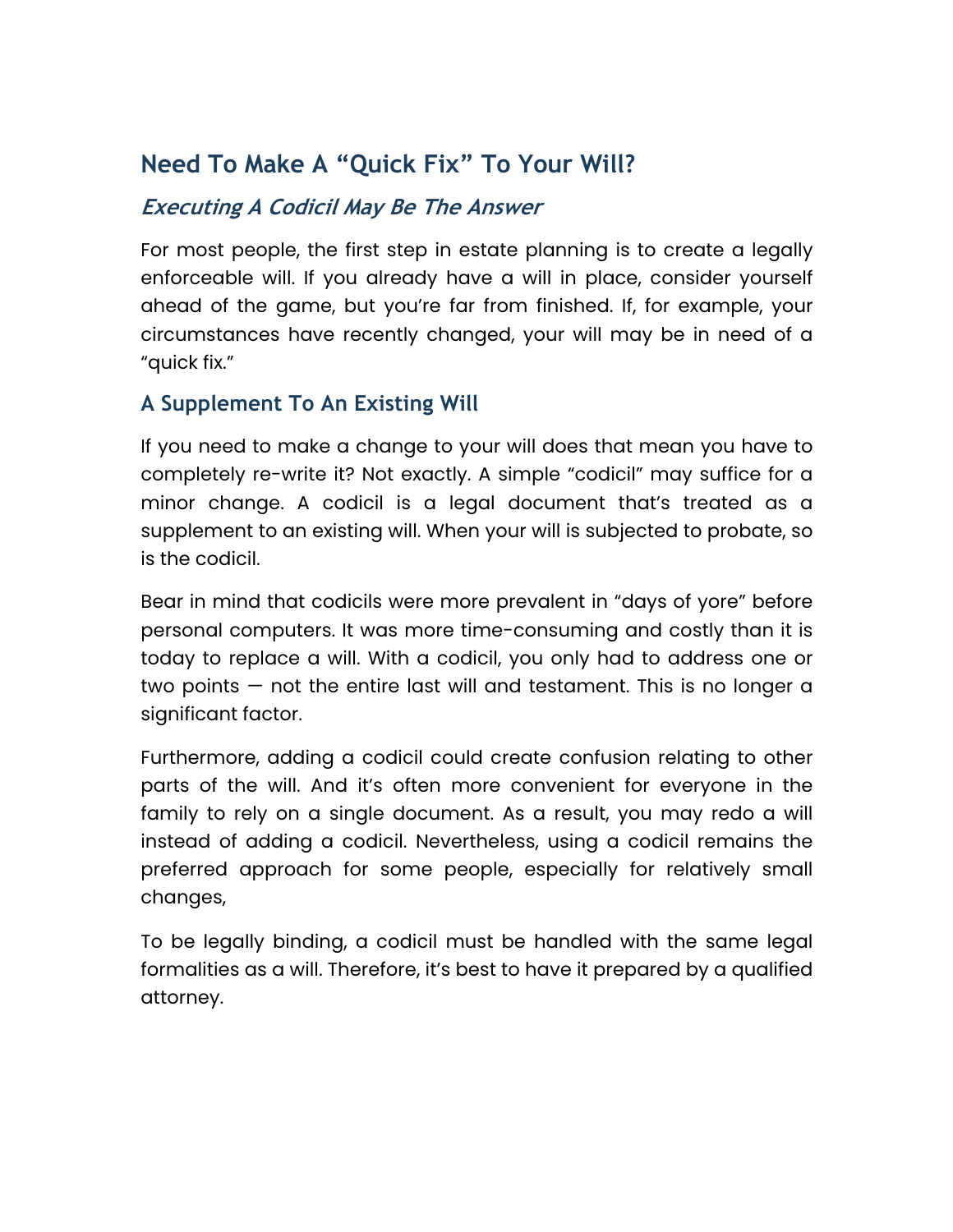### **Reasons For Updating Your Will**

What situations may trigger a need for an update of a will through a codicil or re-write? Common examples include a:

**Birth or death in the family.** Maybe you didn't have any children or grandchildren when your will was initially drafted. Now that you do, you may want the newest members of the family to share in your estate. Or perhaps a family member you previously named in your will has passed away. You'll want to remove his or her name from your list of beneficiaries and possibly include other family members who weren't previously named in your will.

**Change in executor.** In some cases, you may have to select a new executor (or guardian or trustee). This may occur if the one you named in your will has died or become incapacitated and you haven't made adequate contingency plans. In other instances, you may simply rather assign the job to someone else.

**Revalidation.** Suppose the witnesses who can verify the signature on your will are no longer alive or can't be located. When it's required, a codicil attested to by new witnesses can revalidate the will.

**Tax law change.** A new or revised tax law may require you to modify certain provisions to take maximum advantage of the latest rules. In addition, there's significant uncertainty concerning the federal gift and estate tax exemption (\$12.06 million in 2022), which is scheduled to revert to its pre-2018 level of \$5 million (plus inflation indexing) after 2025.

Other estate tax law changes are being contemplated by some members of Congress. When possible, revise your will to provide maximum flexibility.

#### **What To Include In A Codicil**

For starters, a codicil must have identifying information, including your full legal name, address, the date of the codicil, and a statement indicating that you're of sound mind and not being coerced by